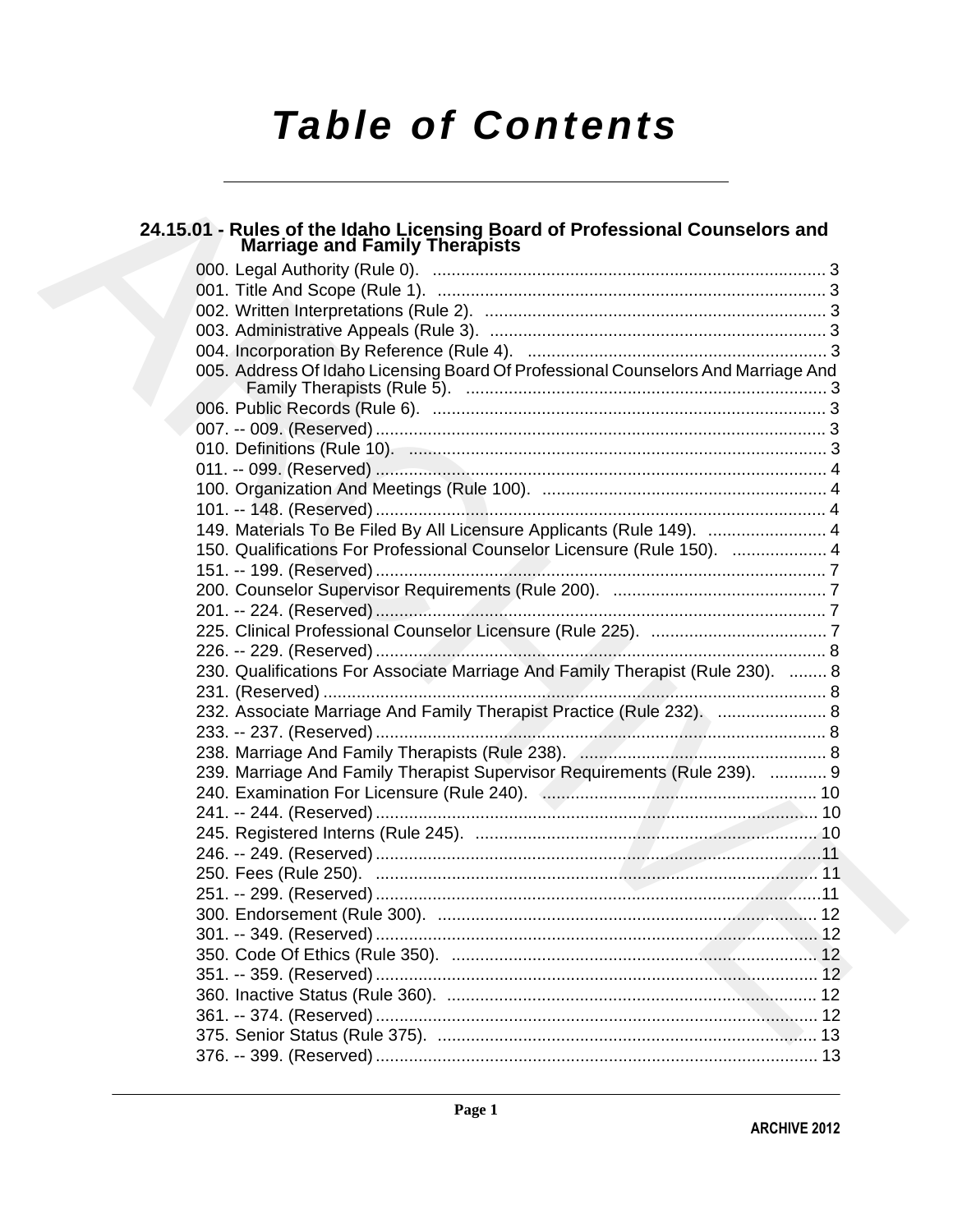### Table of Contents (cont'd)

| 450. General Scope Of The Licensee's Appropriate Practice (Rule 450).  15 |  |
|---------------------------------------------------------------------------|--|
|                                                                           |  |
|                                                                           |  |
|                                                                           |  |
|                                                                           |  |
|                                                                           |  |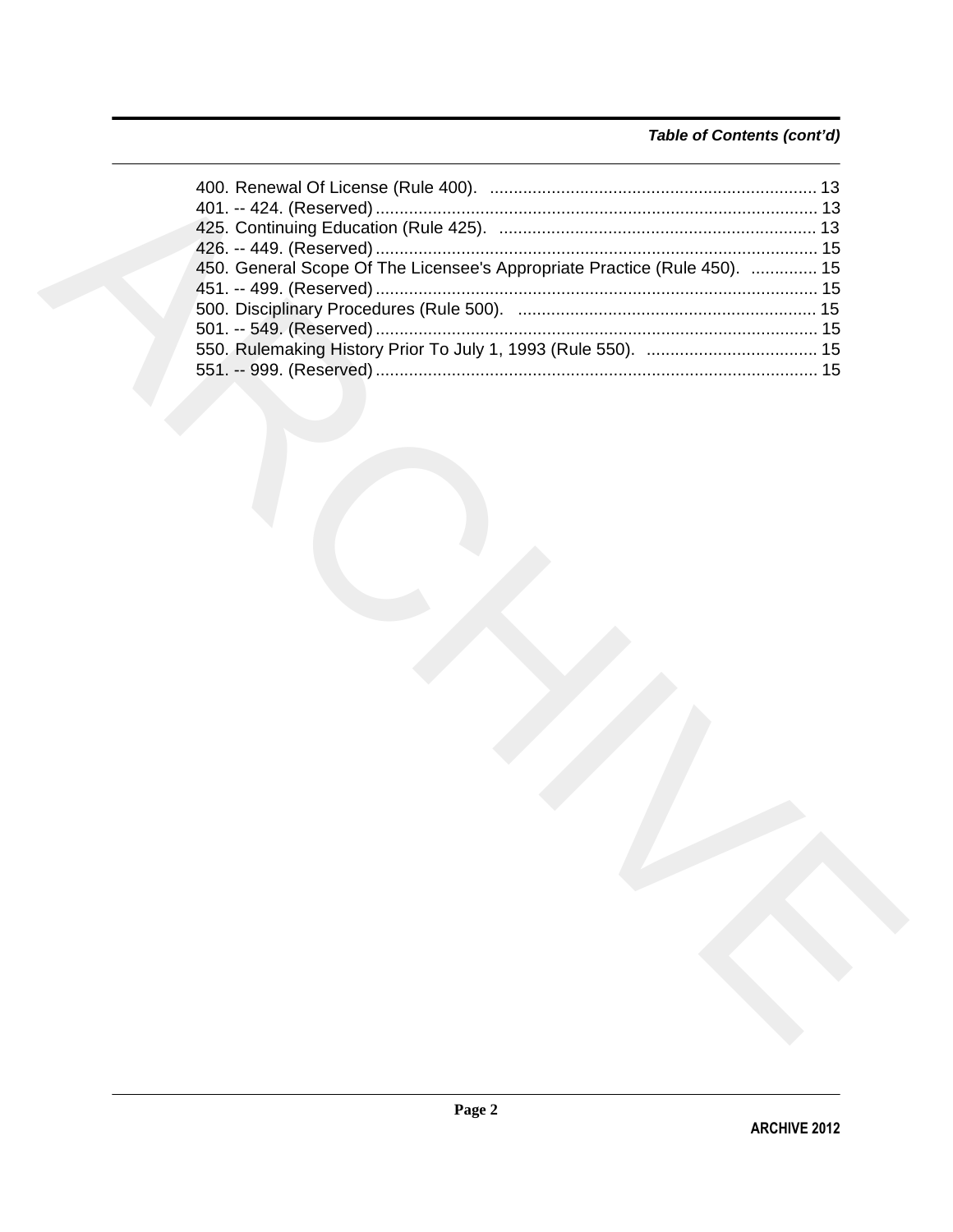### **IDAPA 24 TITLE 15 CHAPTER 01**

### **24.15.01 - RULES OF THE IDAHO LICENSING BOARD OF PROFESSIONAL COUNSELORS AND MARRIAGE AND FAMILY THERAPISTS**

### <span id="page-2-1"></span>**000. LEGAL AUTHORITY (RULE 0).**

These rules are hereby prescribed and established pursuant to the authority vested in the Idaho Licensing Board of Professional Counselors and Marriage and Family Therapists by the provisions of Section 54-3404, Idaho Code. (3-13-02)

### <span id="page-2-2"></span>**001. TITLE AND SCOPE (RULE 1).**

These rules shall be cited as IDAPA 24.15.01, "Rules of the Idaho Licensing Board of Professional Counselors and Marriage and Family Therapists." (3-13-02) Marriage and Family Therapists."

### <span id="page-2-3"></span>**002. WRITTEN INTERPRETATIONS (RULE 2).**

The board may have written statements that pertain to the interpretation of the rules of this chapter. Such interpretations, if any, are available for public inspection and copying at cost in the main office of the Bureau of Occupational Licenses. (3-13-02)

### <span id="page-2-4"></span>**003. ADMINISTRATIVE APPEALS (RULE 3).**

Administrative Appeals shall be governed by the Administrative Procedure Act, Title 67, Chapter 52, Idaho Code.

(3-13-02)

### <span id="page-2-5"></span>**004. INCORPORATION BY REFERENCE (RULE 4).**

**01. ACA Code of Ethics**. "ACA Code of Ethics," as published by the American Counseling Association (ACA), effective 2005 and referenced in Subsections 200, 241.02, 350, and 450.01, is herein incorporated by reference and is available from the Board's office and on the Board web site. (3-29-12) incorporated by reference and is available from the Board's office and on the Board web site.

**02. AAMFT Code of Ethics**. The document titled "AAMFT Code of Ethics," as published by the American Association for Marriage and Family Therapy (AAMFT), effective July 1, 2001 and referenced in Subsections 350, and 450.01, is herein incorporated by reference and is available from the Board's office and on the Board web site. (3-30-06)

**03. Guidelines**. The document titled "Approved Supervision Designation Handbook" that provides supervision guidelines for supervisors, as published by the American Association for Marriage and Family Therapy (AAMFT), dated October 2007 referenced in Subsection 240.03.a., is herein incorporated by reference and is available from the Board's office and on the Board web site. (3-29-12)

### <span id="page-2-6"></span>**005. ADDRESS OF IDAHO LICENSING BOARD OF PROFESSIONAL COUNSELORS AND MARRIAGE AND FAMILY THERAPISTS (RULE 5).**

<span id="page-2-0"></span>24.15.01 - RULES OF THE IDANIO LICENSING BOARD OF PROFESSIONAL<br>
COUNSELORS AND MARRIAGE AND FAMILY THERAPISTS<br>
16. LEGAL AITTIOTIOTY (RTLE), the state is the univority vested in the klabs I lemand of<br>
These rules on brevi The office of the Board of Professional Counselors and Marriage and Family Therapists is located within the Bureau of Occupational Licenses, 700 W. State Street, Boise, Idaho 83702. The Bureau is open between the hours of 8:00 a.m. and 5:00 p.m. each day except Saturdays, Sundays and holidays. The telephone number of the Board is (208) 334-3233. The Board's FAX number is  $(208)$  334-3945. The Board's e-mail address is cou@ibol.idaho.gov. The Board's official website is http://www.ibol.idaho.gov.  $(3-29-10)$ Board's official website is http://www.ibol.idaho.gov.

### <span id="page-2-7"></span>**006. PUBLIC RECORDS (RULE 6).**

The records associated with the Idaho Licensing Board of Professional Counselors and Marriage and Family Therapists are subject to the provisions of the Idaho Public Records Act, Title 9, Chapter 3, Idaho Code. (3-13-02) Therapists are subject to the provisions of the Idaho Public Records Act, Title 9, Chapter 3, Idaho Code.

### <span id="page-2-8"></span>**007. -- 009. (RESERVED)**

### <span id="page-2-9"></span>**010. DEFINITIONS (RULE 10).**

<span id="page-2-11"></span><span id="page-2-10"></span>**01. Board**. The Idaho Licensing Board of Professional Counselors and Marriage and Family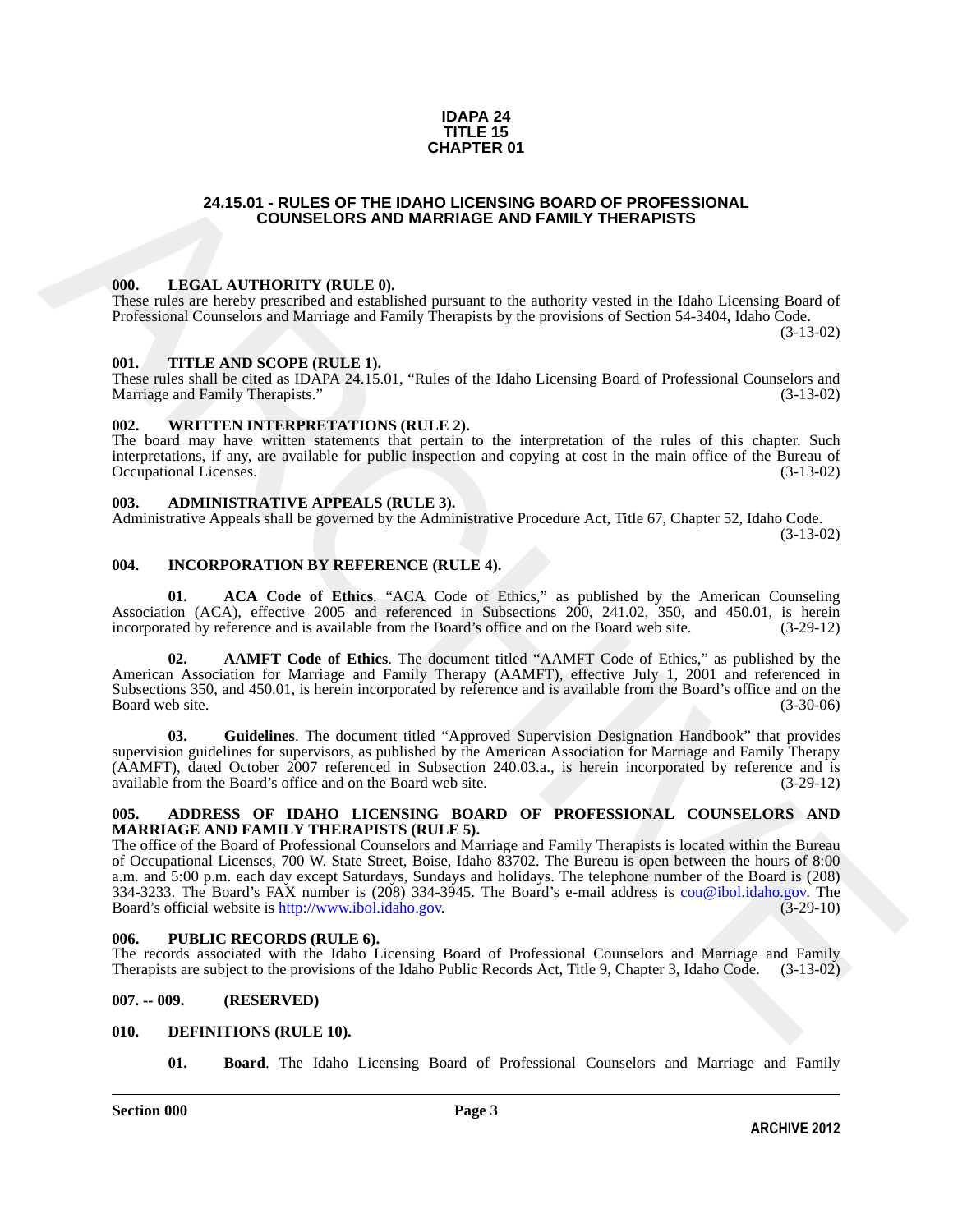<span id="page-3-7"></span><span id="page-3-6"></span><span id="page-3-5"></span>

|                       | Therapists as prescribed in Section 54-3401, Idaho Code.                                                                                                                                                                                                                                             | $(3-13-02)$ |  |  |  |  |
|-----------------------|------------------------------------------------------------------------------------------------------------------------------------------------------------------------------------------------------------------------------------------------------------------------------------------------------|-------------|--|--|--|--|
| 02.<br>Idaho Code.    | <b>Bureau</b> . The Bureau of Occupational Licenses as prescribed in Sections 54-3404 and 67-2602,                                                                                                                                                                                                   | $(3-13-02)$ |  |  |  |  |
| 03.                   | <b>Registered Intern.</b> A registered intern shall be defined as a person who is obtaining required<br>supervised experience for licensure in a course of study provided by an institution of higher education or a person<br>who is in a private-practice setting acting under direct supervision. | $(3-29-12)$ |  |  |  |  |
| 04.                   | Accredited University or College. An accredited university or college shall be a college or<br>university accredited by one (1) of the following:                                                                                                                                                    | $(3-29-12)$ |  |  |  |  |
| a.                    | The Middle States Association of Colleges and Schools;                                                                                                                                                                                                                                               | $(3-29-12)$ |  |  |  |  |
| b.                    | The New England Association of Schools and Colleges;                                                                                                                                                                                                                                                 | $(3-29-12)$ |  |  |  |  |
| c.                    | The North Central Association of Colleges and Schools;                                                                                                                                                                                                                                               | $(3-29-12)$ |  |  |  |  |
| d.                    | The Northwest Association of Schools and of Colleges and Universities;                                                                                                                                                                                                                               | $(3-29-12)$ |  |  |  |  |
| e.                    | The Southern Association of Colleges and Schools; or                                                                                                                                                                                                                                                 | $(3-29-12)$ |  |  |  |  |
| f.                    | The Western Association of Schools and Colleges.                                                                                                                                                                                                                                                     | $(3-29-12)$ |  |  |  |  |
| $011. - 099.$         | (RESERVED)                                                                                                                                                                                                                                                                                           |             |  |  |  |  |
| 100.<br>necessary.    | <b>ORGANIZATION AND MEETINGS (RULE 100).</b><br>Board meetings will be held not less than four (4) times each year and at such other times as the Board deems<br>$(3-29-12)$                                                                                                                         |             |  |  |  |  |
| $101. - 148.$         | (RESERVED)                                                                                                                                                                                                                                                                                           |             |  |  |  |  |
| 149.                  | MATERIALS TO BE FILED BY ALL LICENSURE APPLICANTS (RULE 149).<br>Each applicant for licensure shall:<br>$(3-13-02)$                                                                                                                                                                                  |             |  |  |  |  |
| 01.                   | <b>Complete an Application.</b> Complete an application upon a form prescribed by the Board.                                                                                                                                                                                                         | $(3-13-02)$ |  |  |  |  |
| 02.                   | Provide Verification of Educational Program. Verify completion of the approved educational<br>program identified on the application with official graduate transcripts. Official transcripts must be received by the<br>Board directly from the registrar of the appropriate college or university.  |             |  |  |  |  |
| 03.                   | Submit Verification of Supervised Experience. The verification of supervised experience shall<br>be provided directly to the Board by those supervisors listed on the application.                                                                                                                   | $(3-13-02)$ |  |  |  |  |
| 04.<br>250.01.        | Submit Application Fee. Submit a non-refundable application fee as determined by Subsection                                                                                                                                                                                                          | $(3-13-02)$ |  |  |  |  |
| 05.                   | <b>Deadline</b> . To be considered by the Board, a properly completed application together with all<br>supporting documentation and required fees must be received by the Bureau at least seven (7) calendar days prior to<br>the next scheduled meeting of the Board.                               | $(3-30-06)$ |  |  |  |  |
| 06.<br>be terminated. | Lack of Activity. Applications on file with the Board from an applicant who has not provided any<br>written contact with the Board during the previous twelve (12) consecutive months shall be deemed denied and shall                                                                               | $(3-30-06)$ |  |  |  |  |

### <span id="page-3-0"></span>**011. -- 099. (RESERVED)**

### <span id="page-3-15"></span><span id="page-3-1"></span>**100. ORGANIZATION AND MEETINGS (RULE 100).**

### <span id="page-3-2"></span>**101. -- 148. (RESERVED)**

### <span id="page-3-14"></span><span id="page-3-12"></span><span id="page-3-9"></span><span id="page-3-8"></span><span id="page-3-3"></span>**149. MATERIALS TO BE FILED BY ALL LICENSURE APPLICANTS (RULE 149).** Each applicant for licensure shall: (3-13-02) (3-13-02)

### <span id="page-3-16"></span><span id="page-3-13"></span><span id="page-3-11"></span><span id="page-3-10"></span><span id="page-3-4"></span>**150. QUALIFICATIONS FOR PROFESSIONAL COUNSELOR LICENSURE (RULE 150).**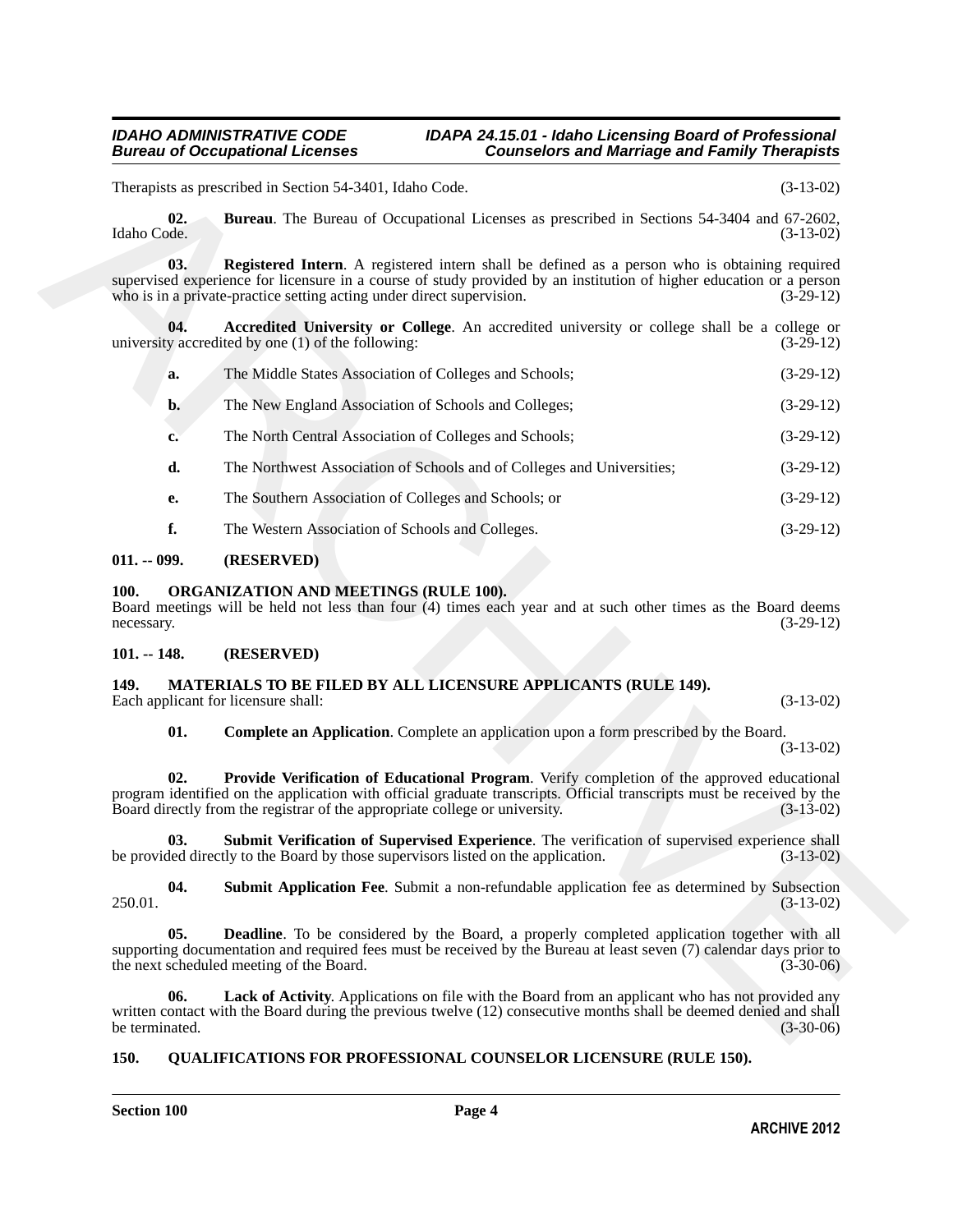## *IDAHO ADMINISTRATIVE CODE IDAPA 24.15.01 - Idaho Licensing Board of Professional*

## **Counselors and Marriage and Family Therapists**

Licensure as a "professional counselor" shall be restricted to persons who have successfully completed the required examination and each of the following requirements:

<span id="page-4-0"></span>**01. Graduate Program Requirement**. A planned graduate program of sixty (60) semester hours which is primarily counseling in nature, six (6) semester hours of which are earned in an advanced counseling practicum, and including a graduate degree in a counseling field from an accredited university or college offering a graduate program in counseling.

**a.** A planned graduate program in a counseling field shall be defined as completion of one (1) of the following: (7-1-93) following: (7-1-93)

i. A counseling program approved by the Council for Accreditation of Counseling and Related Educational Programs; or

ii. A counseling program approved by the Council on Rehabilitation Education; or (7-1-93)

These<br>members is a "professional constant deal in constant process who have careed<br>thy completed the Constant C and the stationary equivalence in the constant of the Constant C and<br>the Constant of the Constant C and C and iii. A counseling program approved by the Board which shows evidence of education in the following areas: Counseling Theory, Counseling Techniques and Supervised Counseling Experience (this practicum must be supervised at the ratio of at least one (1) hour of one-to-one supervision for every ten (10) hours of experience in the setting). Applicant must show completion of one (1) graduate level course unique to each of the following eight (8) areas: (3-29-10)  $\frac{1}{3-29-10}$  (3-29-10)

(1) Human growth and development: Includes studies that provide a broad understanding of the nature and needs of individuals at all developmental levels. Emphasis is placed on psychological, sociological, and physiological approaches. Also included are areas such as human behavior (normal and abnormal), personality theory, and learning theory. (7-1-93) theory, and learning theory.

(2) Social and cultural foundations: Includes studies of change, ethnic groups, subcultures, changing roles of women, sexism, urban and rural societies, population patterns, cultural mores, use of leisure time, and differing life patterns. (7-1-93) differing life patterns.

(3) The helping relationship: Includes philosophic bases of the helping relationship: Consultation theory and/or an emphasis on the development of counselor and client (or consultee) self-awareness and selfunderstanding. (7-1-93)

(4) Groups: Includes theory and types of groups, as well as descriptions of group practices, methods dynamics, and facilitative skills. It includes either a supervised practice and/or a group experience. (7-1-93)

Life-style and career development: Includes areas such as vocational-choice theory, relationship between career choice and life-style, sources of occupational and educational information, approaches to career decision-making processes, and career-development exploration techniques. (7-1-93) decision-making processes, and career-development exploration techniques.

(6) Appraisal of the individual: Includes the development of a framework for understanding the individual, including methods of data gathering and interpretation, individual and group testing, case-study approaches and the study of individual differences. Ethnic, cultural, and sex factors are also considered. (7-1-9 approaches and the study of individual differences. Ethnic, cultural, and sex factors are also considered.

Research and evaluation: Includes areas such as statistics, research design, and development of research and demonstration proposals. It also includes understanding legislation relating to the development of research, program development, and demonstration proposals, as well as the development and evaluation of program objectives. (7-1-93) objectives. (7-1-93)

(8) Professional orientation: Includes goals and objectives of professional counseling organizations, codes of ethics, legal consideration, standards of preparation, certification, and licensing and role of identity of counselors. (7-1-93)

**b.** A total of at least sixty (60) graduate semester hours or ninety (90) graduate quarter hours shall be required. (7-1-93) required. (7-1-93)

**Section 150 Page 5**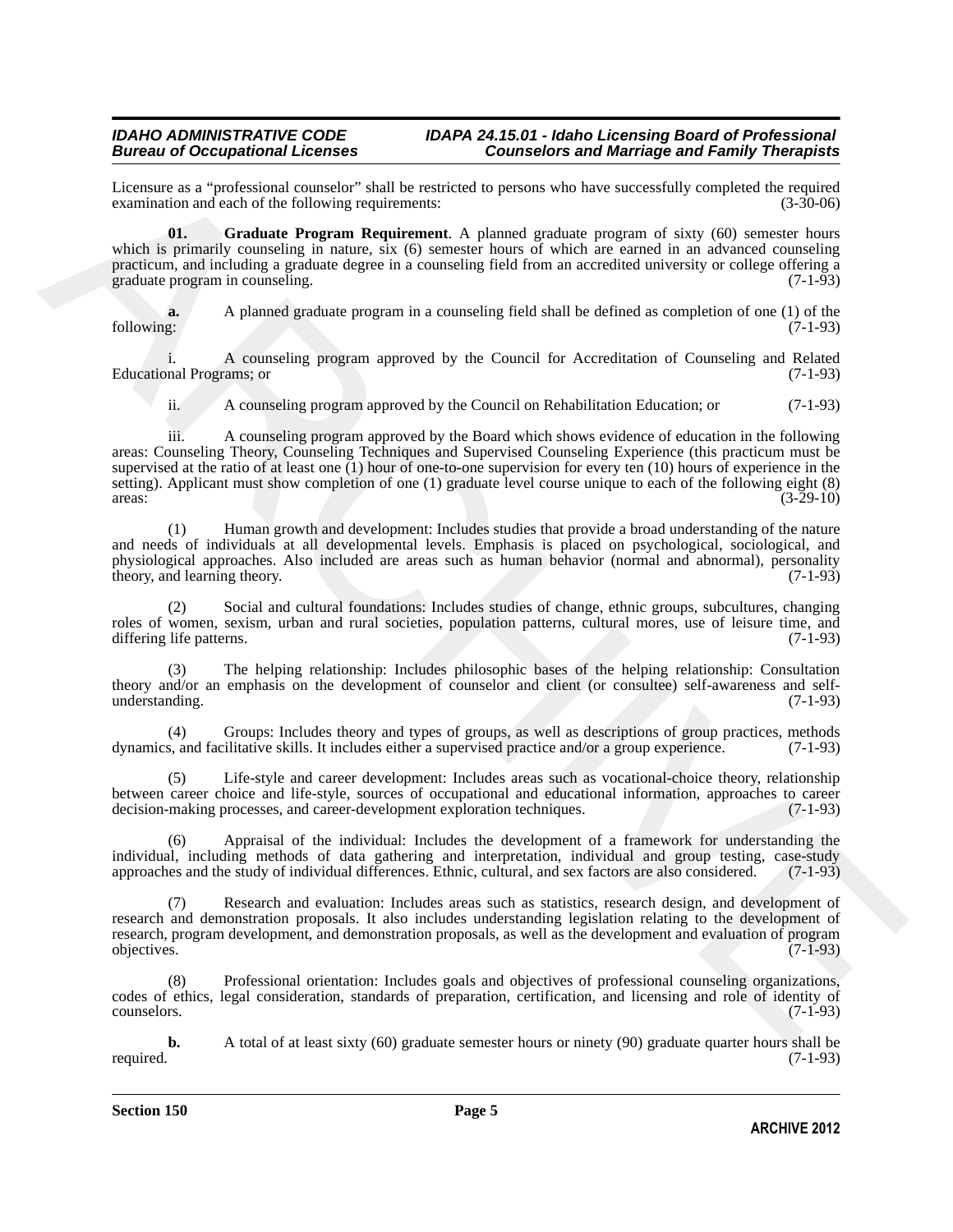<span id="page-5-0"></span>**c.** Advanced counseling practicum shall be practica taken at the graduate school level. (7-1-93)

**d.** A graduate degree shall be one of the following beyond the baccalaureate level: The master's degree, the educational specialist certificate or degree, or the doctor's degree. (7-1-93)

**02. Supervised Experience Requirement**. One thousand (1,000) hours of supervised experience in ng acceptable to the Board. (7-1-93) counseling acceptable to the Board.

**a.** One thousand (1,000) hours is defined as one thousand (1,000) clock hours of experience working in a counseling setting, four hundred (400) hours of which shall be direct client contact. Supervised experience in practica and/or internships taken at the graduate level may be utilized. The supervised experience shall include a minimum of one (1) hour of face-to-face or one-to-one  $(1/1)$  or one-to-two  $(1/2)$  supervision with the supervisor for every twenty (20) hours of job/internship experience. Face-to-face may include a face-to-face setting provided by a secure live electronic connection between the supervisor and supervisee. As stated under Subsection 150.01.a.iii. counseling practicum experience as opposed to job or internship experience shall be supervised at a ratio of one (1) hour of supervision for every ten (10) hours in the settings. For example:  $(3-29-12)$ hour of supervision for every ten (10) hours in the settings. For example:

A person in a twenty (20) hour per week job/internship who is receiving one (1) hour of individual supervision each week would accumulate one thousand  $(1,000)$  supervised hours in fifty (50) weeks to equal the twenty to one  $(20/1)$  ratio. twenty to one  $(20/1)$  ratio.

ii. A person in a forty (40) hour per week setting with one (1) hour of supervision per week would still require fifty  $(50)$  weeks to equal the twenty to one  $(20/1)$  ratio.  $(7-1-93)$ 

iii. A person in a forty (40) hour per week setting with two (2) hours of supervision per week would accumulate the one thousand (1,000) hours at the twenty to one (20/1) supervision ratio in twenty-five (25) weeks. (7-1-93)

A channel instantion band be practical densities and methods. (7.193)<br>
degrees, the Againet A consistent and the production of the showing by specific between two states and a consistent<br>
degrees the Summarization of the **b.** Until July 1, 2004, the supervision must be provided by a Professional Counselor or a Clinical Professional Counselor licensed by the state of Idaho. Effective July 1, 2010, supervision must be provided by a counselor education faculty member at an accredited college or university, Professional Counselor, registered with the Board as a supervisor, a Clinical Professional Counselor, registered with the Board as a supervisor, a Marriage and Family Therapist, registered with the Board as a supervisor, a Clinical Social Worker registered as a supervisor with the Board of Social Work, a licensed Psychologist, or a licensed Psychiatrist, licensed by the state of Idaho. If the applicant's supervision was provided in another state, it must have been provided by a counseling professional licensed by that state, provided the requirements for licensure in that state are substantially equivalent to the requirements of Title 54, Chapter 34, Idaho Code. If supervision was obtained prior to July 1, 1988, or in a state that does not regulate counseling, that supervision must have been provided by a qualified counselor educator as a part of a planned graduate program or by a person who holds a graduate degree beyond the baccalaureate level who is certified and/or licensed as a counselor, social worker, psychologist, or psychiatrist. Supervision by an administrative superior who is not in a counseling related profession is not acceptable to the Board. Supervision by a professional counseling peer, however, may be acceptable to the Board if the peer/supervisory relationship includes the same controls and procedures expected in an internship setting. (See Subsection 150.02.a.) For example, the relationship should include the staffing of cases, the critiquing of counseling tapes and this supervision must be conducted in a formal, professional, consistent manner on a regularly scheduled basis. (3-29-12) formal, professional, consistent manner on a regularly scheduled basis.

Experience in counseling is defined as assisting individuals or groups, through the counseling relationship, to develop an understanding of personal problems, to define goals, and to plan action reflecting interests, abilities, aptitudes, and needs as related to persona-social concerns, educational progress, and occupations and careers. Counseling experience may include the use of appraisal instruments, referral activities, and research findings. (7-1-93)

The Board shall consider the recommendation of the supervisor(s) when determining the acceptability of the applicant's supervised experience. (4-2-03)

**e.** Supervision must be provided in compliance with the ACA code of ethics for counseling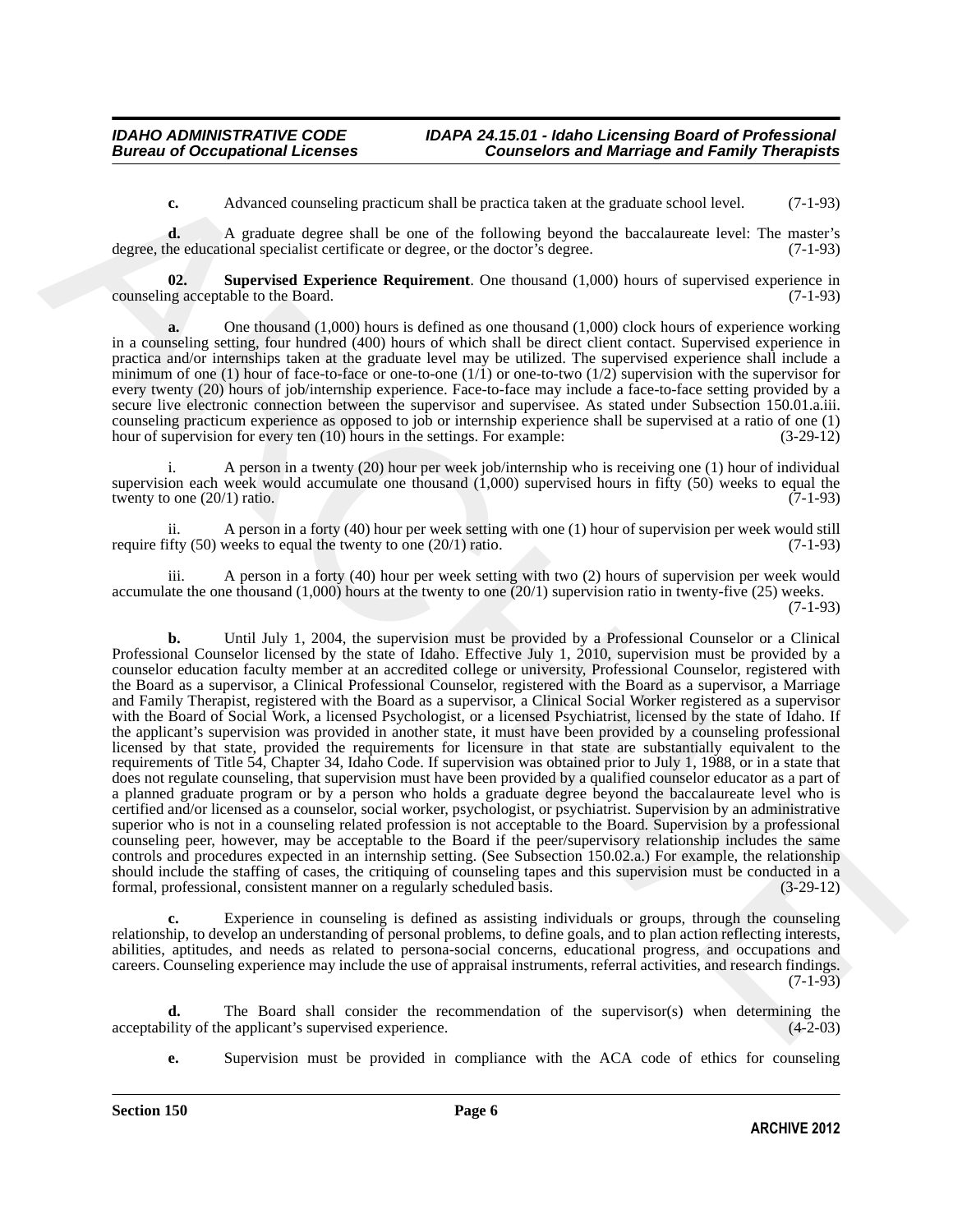# <span id="page-6-0"></span>**151. -- 199. (RESERVED)**

<span id="page-6-7"></span><span id="page-6-1"></span>**200. COUNSELOR SUPERVISOR REQUIREMENTS (RULE 200).** Effective July 1, 2004, Idaho licensed counselors shall be registered with the Board in order to provide supervision for those individuals pursuing licensure in Idaho as a counselor. (3-29-12) for those individuals pursuing licensure in Idaho as a counselor.

| 01. | <b>Requirements for Registration.</b> | $(4-2-03)$ |
|-----|---------------------------------------|------------|
|     |                                       |            |

<span id="page-6-9"></span>**a.** Document at least two (2) years experience as a licensed counselor. (3-30-07)

**b.** Document at least one thousand five hundred (1,500) hours of direct client contact as a counselor.  $(4-2-03)$ 

<span id="page-6-8"></span>**c.** Document fifteen (15) contact hours of education in supervisor training as approved by the Board. (4-2-03)

**d.** Have not been the subject of any disciplinary action for five (5) years prior to application for registration.  $(4-2-03)$ registration. (4-2-03)

**02. Registration**. A supervisor applicant shall submit to the Bureau a completed application form as 1 by the Board. (4-2-03) approved by the Board.

**a.** Upon receipt of a completed application verifying compliance with the requirements for registration as a supervisor, the applicant shall be registered as a supervisor. The applicant shall include a copy of the informed consent form used to ensure clients are aware of the roles of the supervisor and supervise informed consent form used to ensure clients are aware of the roles of the supervisor and supervisee,

**b.** A supervisor's registration shall be valid only so long as the individual's counselor license remains current and in good standing.

### <span id="page-6-10"></span>**03. Supervision**. (4-2-03)

**a.** A Registered Counselor Supervisor shall provide supervision in conformance with the guidelines visors set forth in the ACA Code of Ethics. (3-29-12) for supervisors set forth in the ACA Code of Ethics.

**b.** Unless the primary work role of an individual is as a clinical supervisor a Registered Counselor or shall not provide supervision to more than six (6) supervises concurrently. (3-29-12) Supervisor shall not provide supervision to more than six (6) supervisees concurrently.

### <span id="page-6-2"></span>**201. -- 224. (RESERVED)**

### <span id="page-6-4"></span><span id="page-6-3"></span>**225. CLINICAL PROFESSIONAL COUNSELOR LICENSURE (RULE 225).**

Licensure as a "clinical professional counselor" shall be restricted to persons who have successfully passed the required examination and have met the following requirements:  $(3-29-12)$ required examination and have met the following requirements:

<span id="page-6-6"></span><span id="page-6-5"></span>**01. License**. Hold a valid licensed professional counselor license; and (3-29-12)

**02. Experience**. Document two thousand (2,000) hours of direct client contact experience under on accumulated in no less than a two (2) year period after licensure in any state. (3-29-12) supervision accumulated in no less than a two  $(2)$  year period after licensure in any state.

supervision, containing, provides from densing and conformers.<br>
(3.29.12)<br>
151. - **(RESERVENCES) RECOURENT/SYIS (RELE 200)**<br>
2001. **COUNSEL ON SUPERVISOR RECOURENT/SYIS (RELE 200)**<br>
2006. **COUNSEL (15. Kind)** Excluding pr **a.** All applicants for Clinical Professional Counselor license must provide verification of meeting at least one thousand (1,000) hours of supervised experience under the supervision of a licensed Clinical Professional Counselor registered as a supervisor with the Board. The remainder of the supervision may be provided by licensed Psychiatrists, Licensed Psychologists, Licensed Clinical Social Workers registered as supervisors with the Board of Social Work Examiners, or Marriage and Family Therapists registered as supervisors with the Board.

**b.** One (1) hour of clinical supervision for every thirty (30) hours of direct client contact is required.

supervision, evaluation, remediation, and endorsement. (3-29-12)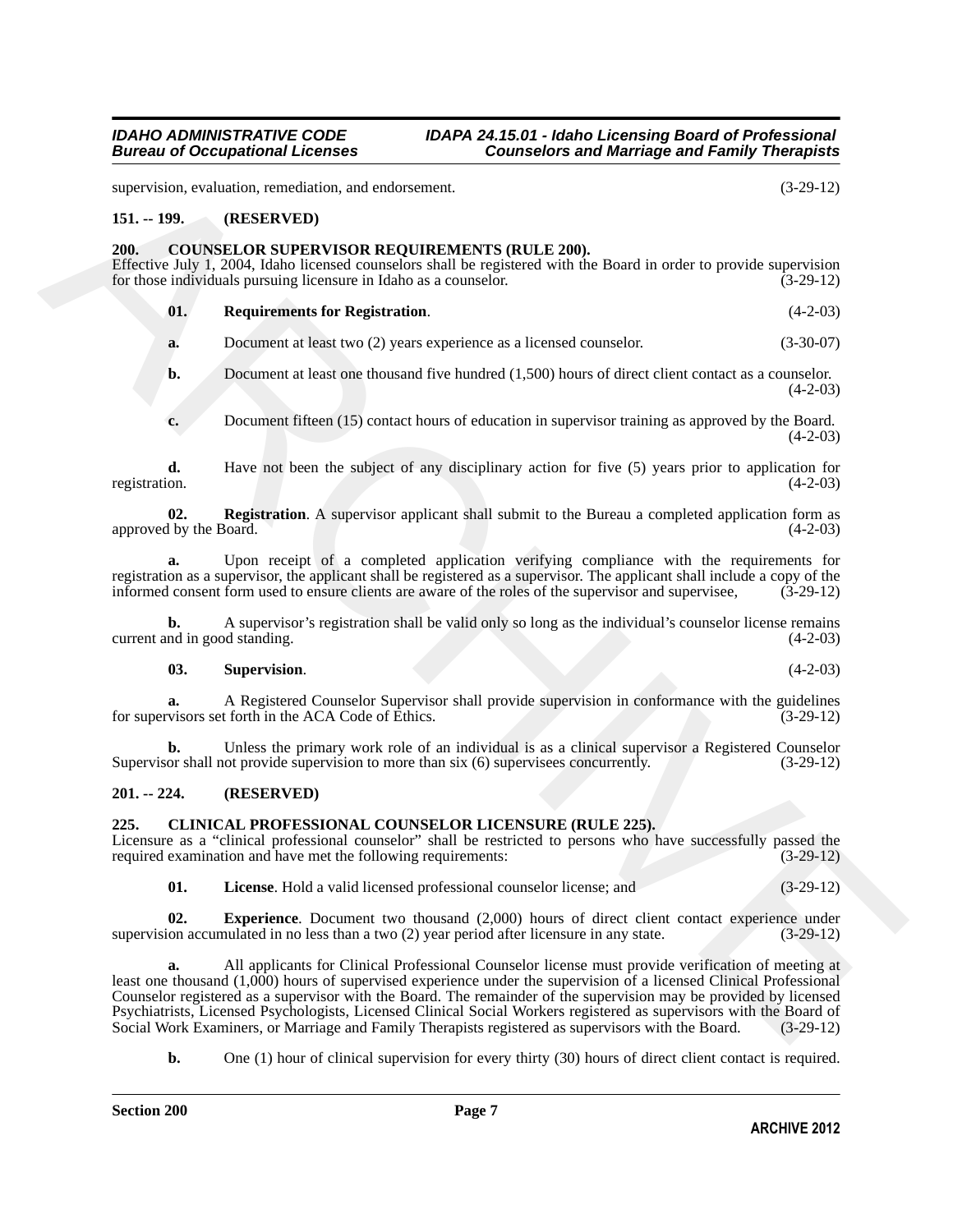Individual supervision is defined as one (1) hour of face-to-face, one-on-one (1:1) or one-to-two (1:2) supervision to every thirty  $(30)$  hours of direct client contact.

**c.** No more than one-half (1/2) of group supervision shall be allowed. (3-30-07)

<span id="page-7-8"></span><span id="page-7-7"></span>**03. Examination**. Successful passage of the required written examination. (3-29-12)

**04. Recommendation of the Supervisor(s)**. The Board shall consider the recommendation of the or(s) when determining the acceptability of the applicant's supervised experience. (3-29-12) supervisor(s) when determining the acceptability of the applicant's supervised experience.

### <span id="page-7-0"></span>**226. -- 229. (RESERVED)**

<span id="page-7-13"></span><span id="page-7-1"></span>**230. QUALIFICATIONS FOR ASSOCIATE MARRIAGE AND FAMILY THERAPIST (RULE 230).** The following requirements must be met for associate marriage and family therapist licensure: (4-9-09)

<span id="page-7-15"></span>**01. Graduate Degree**. Possess a graduate degree as outlined in Section 54-3405B(1), Idaho Code. (4-9-09)

<span id="page-7-16"></span><span id="page-7-14"></span>**02. Practicum**. Must meet the requirements as outlined in Section 54-3405B(2), Idaho Code. (4-9-09)

**03. Examination**. Successful passage of the National Marital and Family Therapy Examination as <br>1 by the Association of Marital and Family Therapy Regulatory Boards (AMFTRB). (4-9-09) approved by the Association of Marital and Family Therapy Regulatory Boards (AMFTRB).

### <span id="page-7-2"></span>**231. (RESERVED)**

### <span id="page-7-6"></span><span id="page-7-3"></span>**232. ASSOCIATE MARRIAGE AND FAMILY THERAPIST PRACTICE (RULE 232).**

A licensed associate marriage and family therapist shall only practice under supervision in compliance with the requirements and limitation of Subsection 238.03 of these rules. (4-9-09) requirements and limitation of Subsection 238.03 of these rules.

### <span id="page-7-4"></span>**233. -- 237. (RESERVED)**

### <span id="page-7-9"></span><span id="page-7-5"></span>**238. MARRIAGE AND FAMILY THERAPISTS (RULE 238).**

The following requirements must be met for marriage and family therapist licensure: (3-13-02)

<span id="page-7-10"></span>**01. Graduate Degree**. Possess a graduate degree as outlined in Section 54-3405C(1), Idaho Code. (3-13-02)

<span id="page-7-12"></span><span id="page-7-11"></span>**02. Practicum**. Must meet the requirements as outlined in Section 54-3405C(2), Idaho Code.

(3-13-02)

Inferiod at agreement of defined at one (1) both of the state of the both shares from the state of the state of the state of the state of the state of the state of the state of the state of the state of the state of the s **03. Supervised Marriage and Family Therapy Experience**. Must meet the three thousand (3,000) hour requirement as outlined in Section 54-3405C(3), Idaho Code. Effective July 1, 2004, a Idaho Marriage and Family Therapist must be registered with the Board to provide post graduate supervision for those pursuing marriage and family therapist licensure in Idaho. (3-29-12) and family therapist licensure in Idaho.

**a.** A minimum of two thousand (2,000) postgraduate direct client contact hours, in no less than a two time period shall include:  $(2)$  year time period shall include;

i. A minimum one thousand (1,000) direct client contact hours with couples and families; and (3-13-02)

ii. Two hundred (200) hours of supervision. (3-13-02)

**b.** Effective July 1, 2014 a minimum of one hundred (100) hours post-graduate supervision must be obtained from a registered marriage and family therapist supervisor. The remaining one hundred (100) hours of supervision may also be obtained from a licensed clinical professional counselor registered as a supervisor with the Board, licensed psychologist, licensed clinical social worker registered as a supervisor with the Board of Social Work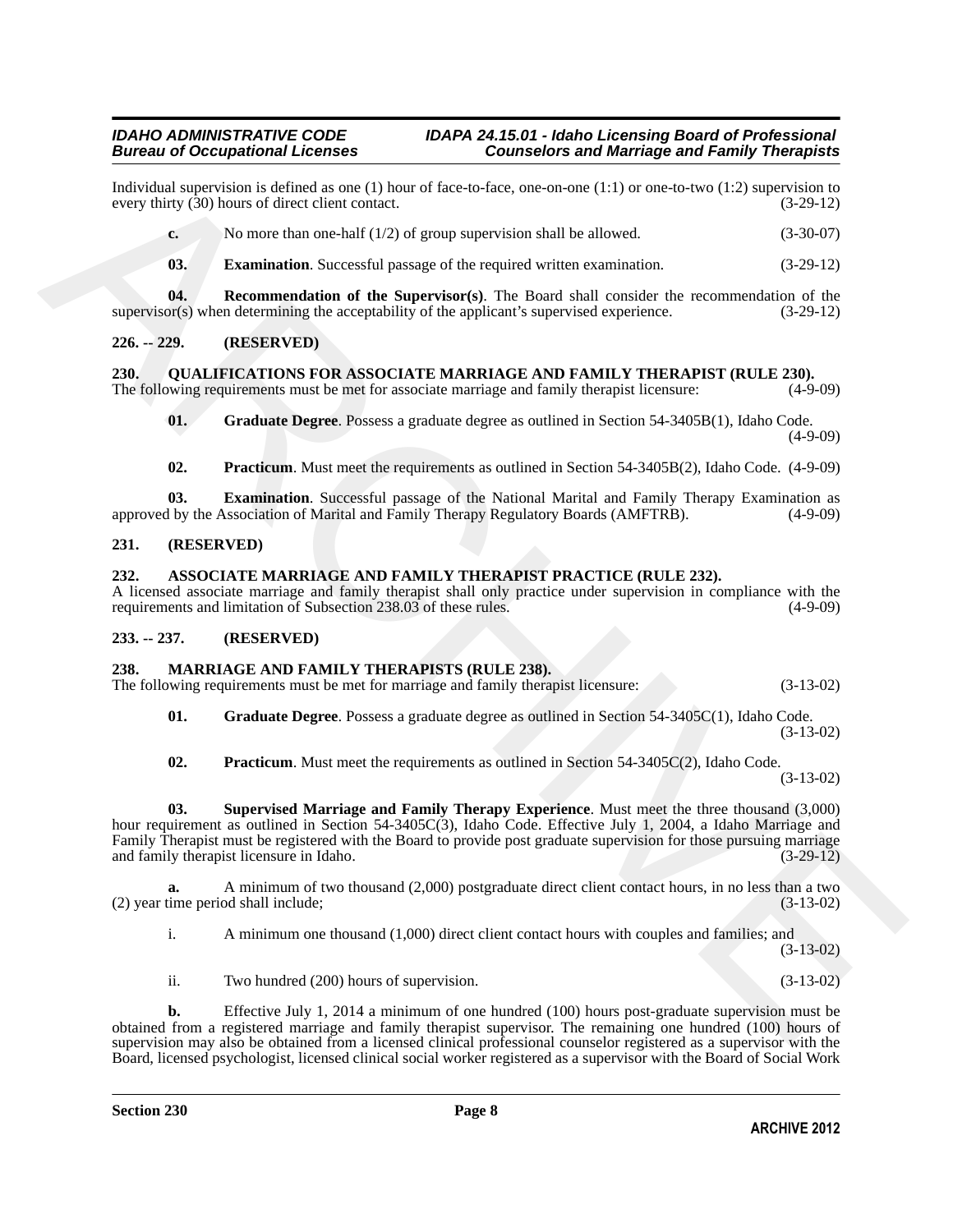<span id="page-8-5"></span><span id="page-8-4"></span><span id="page-8-3"></span><span id="page-8-2"></span><span id="page-8-1"></span><span id="page-8-0"></span>Frameirare, or Renetal responsively as documents:<br>
A ministrator of five (3) years of electrical responses providing matrices and funity theorays and (3.26.12)<br>
if the ministrator of five (3) years of electrical respectiv Examiners, or licensed psychiatrist who documents: (3-29-12) i. A minimum of five (5) years of experience providing marriage and family therapy; and (3-20-04) ii. Fifteen (15) contact hours of education in supervisor training; and (3-20-04) iii. Has not been the subject of any disciplinary action for five (5) years immediately prior to providing (3-20-04) supervision. (3-20-04) **c.** No more than one hundred (100) hours of group supervision shall be allowed. Group supervision defined as up to six (6) supervisees and one (1) supervisor; and shall be defined as up to six  $(6)$  supervisees and one  $(1)$  supervisor; and **d.** Individual supervision is defined as up to two (2) supervisees per supervisor; and (3-13-02) Supervision must employ observation of client contact such as the use of audio technologies or sor co-therapy, or live supervision; and (3-29-12) video technologies or co-therapy, or live supervision; and **f.** In accordance with the adopted Codes of Ethics prohibiting dual relationships, a supervisor shall not act as an applicant's personal Professional Counselor/Therapist. (3-13-02) The Board shall consider the recommendation of the supervisor(s) when determining the e applicant's supervised experience. (4-2-03) acceptability of the applicant's supervised experience. Supervision obtained in another state must conform with the state's requirements provided they are substantially equivalent to Idaho's requirements. (3-29-12) **04. Examination**. (3-13-02) **a.** The Board requires successful passage of the National Marital and Family Therapy Examination as 1 by the Association of Marital and Family Therapy Regulatory Boards (AMFTRB). (3-13-02) approved by the Association of Marital and Family Therapy Regulatory Boards (AMFTRB). **b.** The examination will be conducted at a time and place specified by the Board. (3-13-02) **c.** Successful passage of the examination is defined by the Board as achievement of the passing score e AMFTRB. Reexamination shall consist of the entire examination. (3-13-02) set by the AMFTRB. Reexamination shall consist of the entire examination. **239. MARRIAGE AND FAMILY THERAPIST SUPERVISOR REQUIREMENTS (RULE 239).** Effective July 1, 2004, licensed marriage and family therapists in Idaho shall be registered with the board to provide supervision for those individuals pursuing licensure in the state of Idaho as a marriage and family therapist.(3-20-04) **01. Requirements for Registration**. (3-20-04) **a.** Possess two (2) years experience as a licensed marriage and family therapist and document at least sand (2,000) hours of direct client contact with couples and families. (3-20-04) two thousand (2,000) hours of direct client contact with couples and families. **b.** Document fifteen (15) contact hours of education in supervisor training as approved by the Board. (3-20-04) **c.** Have not been subject to discipline for five (5) years prior to registration.  $(3-20-04)$ **02. Registration**. A marriage and family therapist shall fully complete the application form as established by the board and submit the designated fee as adopted by board rule. (3-20-04) **03. Supervision**. (3-20-04) **a.** A registered marriage and family therapist shall provide supervision in conformance with the guidelines for supervisors adopted by the American Association for Marriage and Family Therapists.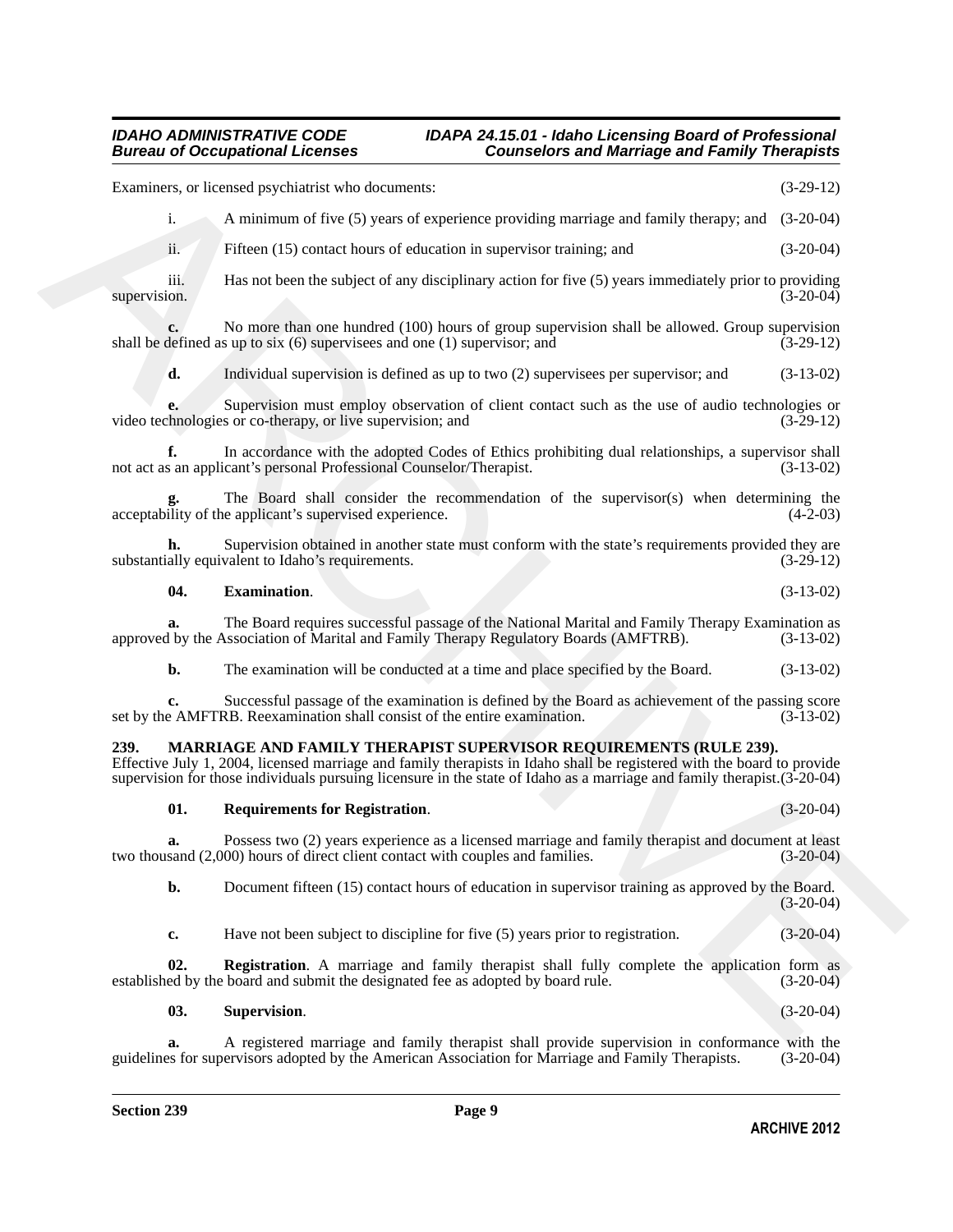**b.** Unless the primary work role of an individual is as a clinical supervisor a registered marriage and family therapist shall not supervise more than six (6) supervisees, either in one-to-one or group supervision, at any time regardless of the modality (individual, dvad, or group) of supervision. time regardless of the modality (individual, dyad, or group) of supervision.

**c.** Face-to-face may include a face-to-face setting provided by a secure live electronic connection the supervisor and supervisee. (3-29-12) between the supervisor and supervisee.

### <span id="page-9-3"></span><span id="page-9-0"></span>**240. EXAMINATION FOR LICENSURE (RULE 240).**

Licensure as a counselor, clinical counselor, associate marriage and family therapist, or marriage and family therapist shall be restricted to persons who have successfully completed the required written examination. (4-9shall be restricted to persons who have successfully completed the required written examination.

### <span id="page-9-4"></span>**01. Examination**. (3-30-06)

**a.** All counselor applicants are required to successfully pass the National Counselor Examination prepared by the National Board of Certified Counselors (NBCC). (3-30-06)

**b.** All clinical counselor applicants are required to successfully pass the National Clinical Mental Health Counselor Examination (NCMHCE) prepared by the National Board of Certified Counselors (NBCC).  $(3-30-06)$ 

**c.** All associate marriage and family therapist applicants are required to successfully pass the National Marital and Family Therapy Examination as approved by the Association of Marital and Family Therapy Regulatory<br>(4-9-09) Boards (AMFTRB).

**d.** All marriage and family therapist applicants are required to successfully pass the National Marital and Family Therapy Examination as approved by the Association of Marital and Family Therapy Regulatory Boards (AMFTRB).  $(AMFTRB)$ . (4-9-09)

<span id="page-9-6"></span>**02. Time and Place**. The examination will be conducted at a time and place specified by the Board or ining entity. (3-30-06) the examining entity.

<span id="page-9-5"></span>**03. Successful Passage**. Successful passage of the examination is defined as achievement of the passing score set by the preparer of the examination. Reexamination shall consist of the entire examination.

(3-30-06)

### <span id="page-9-1"></span>**241. -- 244. (RESERVED)**

### <span id="page-9-7"></span><span id="page-9-2"></span>**245. REGISTERED INTERNS (RULE 245).**

fraction benefits the primary such when of an individual is a calinical energies are proposed and the control of any control of any case of the second of the second of the second of the second of the second of the second An individual pursuing Idaho licensure as a Professional Counselor may register with the Board as an Intern. An individual pursuing Idaho licensure as a Marriage and Family Therapist shall be a Licensed Associate Marriage and Family Therapist or Licensed Professional Counselor, or register prior to commencement of supervised experience with the Board as an Intern in compliance with Section 54-3402, Idaho Code. If the Marriage and Family Therapist applicant's supervised experience was obtained out of state, such applicant must meet the requirements of Rule<br>238.03, except that applicant's supervisor need not be registered with the Board. (3-29-12)  $238.03$ , except that applicant's supervisor need not be registered with the Board.

### <span id="page-9-8"></span>**01. Requirements for Registration**. (4-2-03)

**a.** Possess a graduate degree in counseling, marriage and family therapy, or a closely related field accredited university or college.  $(4-2-03)$ from an accredited university or college.

**b.** Be actively pursuing postgraduate supervised experience. (4-2-03)

**c.** Designate a supervisor who is registered with the board as a supervisor as set forth in these rules or who is otherwise approved to provide marriage and family therapy supervision as defined in Section 54-3405C, Idaho Code, and who shall be responsible to provide supervision. (3-29-12) Code, and who shall be responsible to provide supervision.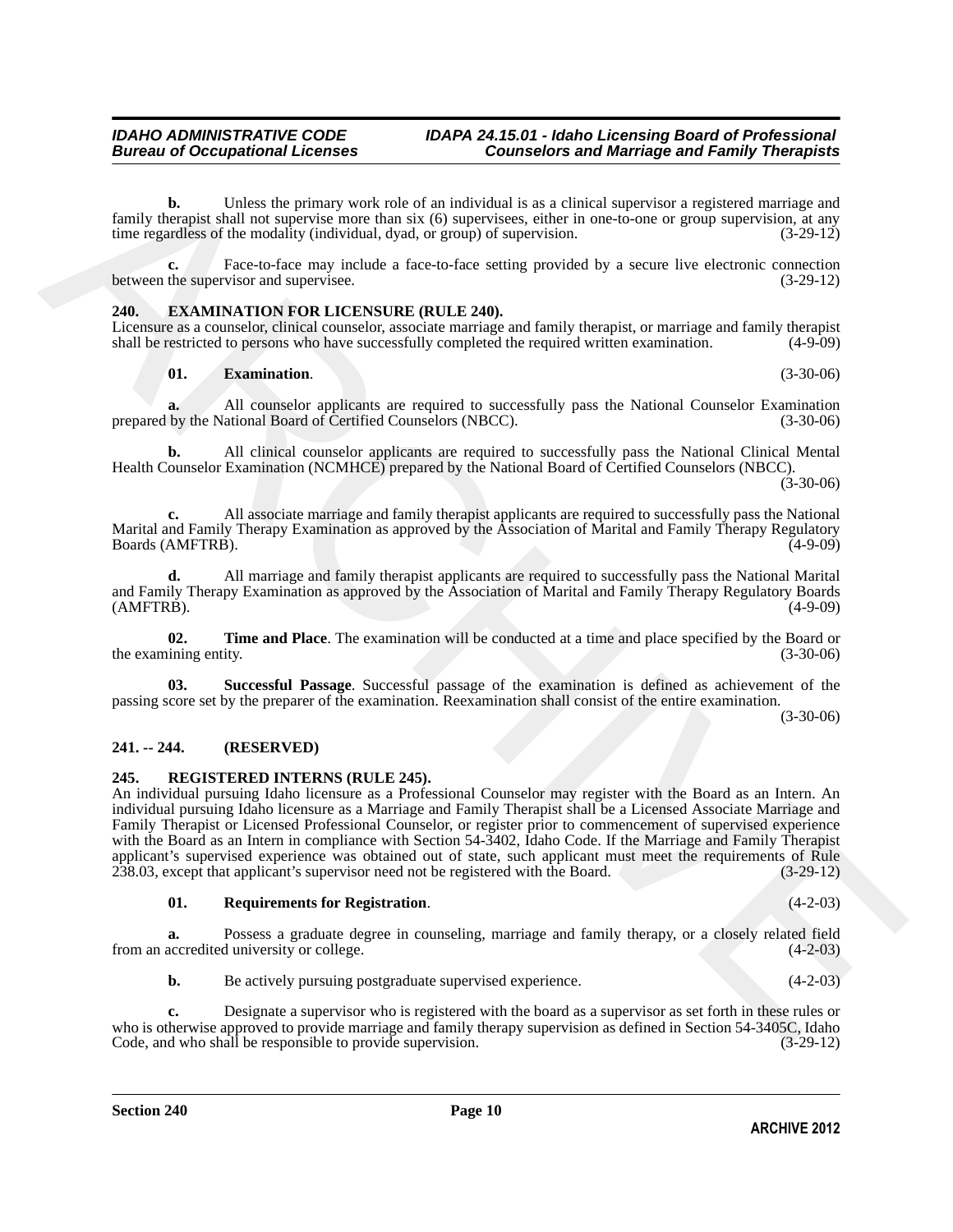**02. Registration**. An individual applying for registration as a Counselor Intern or Marriage and Family Therapist Intern shall fully complete the application form as established by the Board and submit the designated fee as adopted by Board rule. (4-2-03)

### <span id="page-10-12"></span><span id="page-10-11"></span>**03. Practice**. (4-2-03)

**Ca.** Registration, A microideal opplying for registration and Convention the change and Franchy (2.410)<br>
Archives and faith properties the application form as established by the Band and shown be designated by<br>
a st Arc **a.** A Registered Intern may only practice counseling or marriage and family therapy under the direct supervision of a Counselor Supervisor, registered with the Board or Marriage and Family Therapist Supervisor, registered with the Board who shall be responsible to ensure that a Registered Intern is competent to practice such counseling or marriage and family therapy as may be provided. (3-29-12)

**b.** Only a Registered Intern may use the title Registered Counselor Intern or Registered Marriage and Family Therapist Intern. Registered interns must explicitly state that they are interns in their documentation and advertising, such as business cards, informed consent forms, and other disclosures. (3-29-12) advertising, such as business cards, informed consent forms, and other disclosures.

**c.** An individual shall not practice as an intern for more than four (4) years from the original date of registration. (4-2-03) registration. (4-2-03)

### <span id="page-10-0"></span>**246. -- 249. (RESERVED)**

### <span id="page-10-1"></span>**250. FEES (RULE 250).**

<span id="page-10-7"></span><span id="page-10-3"></span>

| 01. | <b>Application Fee.</b> Application fee:               | $(7-1-97)$  |
|-----|--------------------------------------------------------|-------------|
|     | Professional Counselor -- seventy-five dollars (\$75). | $(3-13-02)$ |

- **b.** Clinical Professional Counselor -- seventy-five dollars (\$75). (3-13-02)
- **c.** Marriage and Family Therapist -- seventy-five dollars (\$75). (3-13-02)
- **d.** Associate Marriage and Family Therapist -- seventy-five dollars (\$75). (4-9-09)
- <span id="page-10-10"></span><span id="page-10-9"></span>**e.** Intern Registration -- twenty-five dollars (\$25). (4-2-03)

**02. Marriage and Family Therapist Examination or Reexamination Fee**. The Marriage and Family Therapist license examination or reexamination fee shall be the fee as set by the provider of the approved examination plus an administration fee of twenty-five dollars (\$25). examination plus an administration fee of twenty-five dollars  $(\$25)$ .

**03. Original License Fee**. Original license fee for Professional Counselor, Clinical Professional Counselor, Associate Marriage and Family Therapist, or Marriage and Family Therapist -- seventy-five dollars (\$75).  $(4-9-09)$ 

<span id="page-10-4"></span>**04. Annual Renewal Fee**. Annual license renewal fee for Professional Counselor, Clinical Professional Counselor, Associate Marriage and Family Therapist, or Marriage and Family Therapist -- one hundred dollars  $(\$100)$ .

<span id="page-10-5"></span>**05. Annual Renewal Fee for Inactive License**. Annual license renewal fee for inactive Professional Counselor, Clinical Professional Counselor, Associate Marriage and Family Therapist, or Marriage and Family Therapist  $-$  fifty dollars  $(\$50)$ .

**06. Annual Renewal Fee for Senior Status**. Annual license renewal fee for senior Professional Counselor, Clinical Professional Counselor, Associate Marriage and Family Therapist, or Marriage and Family Therapist  $-$  sixty dollars (\$60).

<span id="page-10-8"></span><span id="page-10-6"></span>**07. Fees are Non-Refundable**. All fees are non-refundable. (7-1-93)

### <span id="page-10-2"></span>**251. -- 299. (RESERVED)**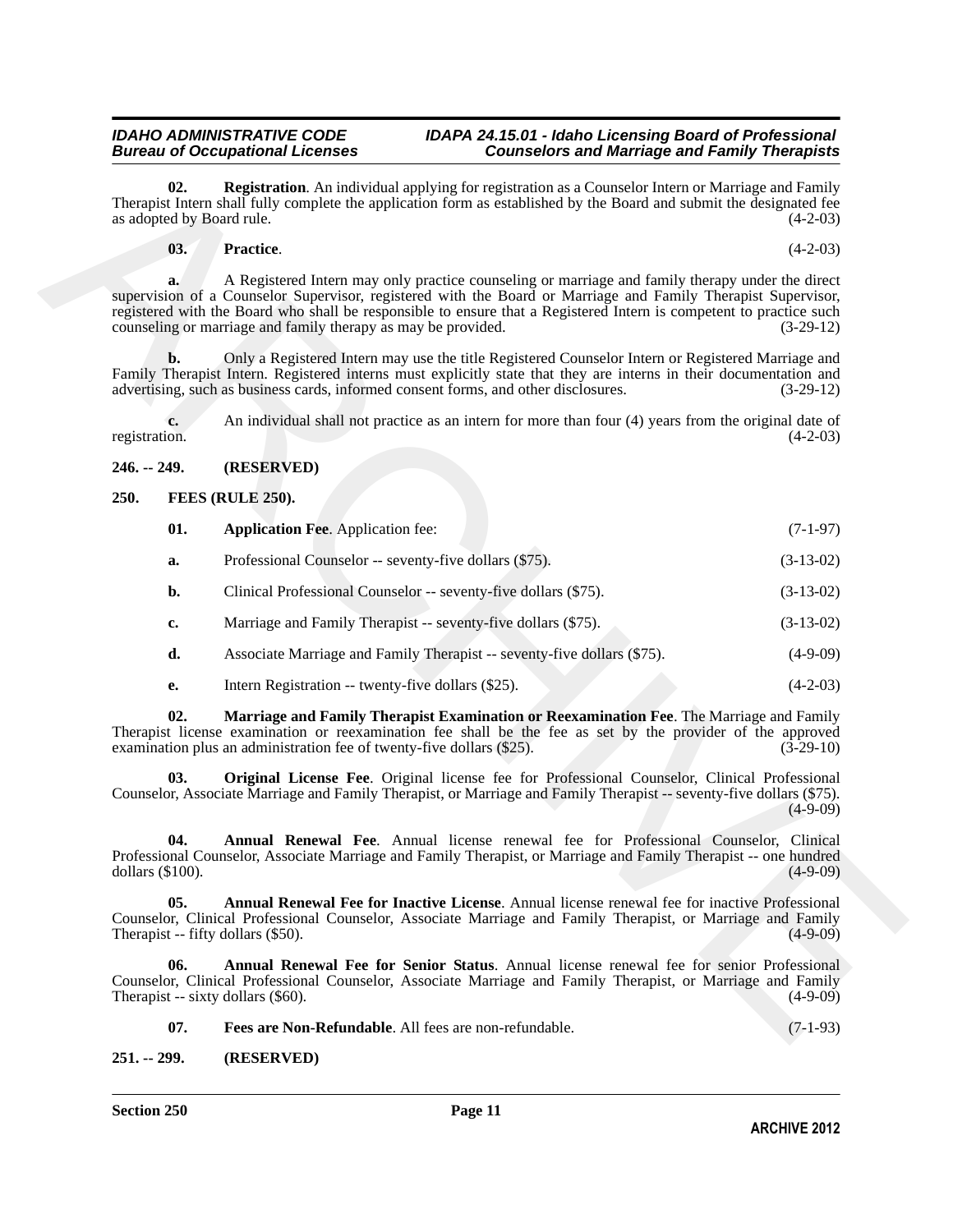### <span id="page-11-7"></span><span id="page-11-0"></span>**300. ENDORSEMENT (RULE 300).**

<span id="page-11-10"></span>The Board may grant a license to any person who submits a completed application on a form approved by the Board together with the required fees and who:  $(3-13-02)$ together with the required fees and who:

**300.** ENDORSNMENT (RULE 300).<br>The Bootstan graves and some solution is completed application on a form upproved by the Bootstan magnitude in the control of the Bootstan (S-3-00) and a magnitude in the system of the syste **01**. **Holds a Current License**. The applicant must be the holder of a current active license, in the profession and at the level for which a license is being sought, issued by the authorized regulatory entity in another state or foreign country. The state or foreign country must have substantially similar requirements for licensing as is provided for new applicants in Idaho. The certification of licensure must be received by the Board from the issuing agency; and (3-29-12) (3-29-12)

<span id="page-11-9"></span>**02. Has Not Been Disciplined**. The applicant must have not been disciplined within the last five (5) years, had a license revoked, suspended, restricted, or otherwise sanctioned by any regulatory entity and has never<br>voluntarily surrendered a license; and  $(3-29-10)$ voluntarily surrendered a license; and

<span id="page-11-11"></span>**03.** Is of Good Moral Character. The applicant must be of good moral character and have not been d, found guilty, or received a withheld judgment or suspended sentence for any felony; and (3-29-10) convicted, found guilty, or received a withheld judgment or suspended sentence for any felony; and

<span id="page-11-8"></span>**04. Has Documented Experience**. The applicant must provide a documented record of at least five (5) years actual practice under licensure in the seven (7) years immediately prior to application in the profession for which a license is being sought, or can demonstrate hardship or extenuating circumstances that prohibited practice during a portion of the seven (7) year period as determined by the Board; and (3-29-12) during a portion of the seven  $(7)$  year period as determined by the Board; and

<span id="page-11-12"></span>**05. Will Abide by Laws, Rules and Code of Ethics**. The applicant must certify under oath to abide by the laws and rules governing the practice of counseling and marriage and family therapy in Idaho and the applicable code of ethics as adopted. (3-29-12) code of ethics as adopted.

### <span id="page-11-1"></span>**301. -- 349. (RESERVED)**

### <span id="page-11-6"></span><span id="page-11-2"></span>**350. CODE OF ETHICS (RULE 350).**

The Board adopts the American Counseling Association (ACA) Code of Ethics and the American Association for Marriage and Family Therapy (AAMFT) Code of Ethics as referenced in Section 004. All licensees shall be required to adhere to the appropriate Code of Ethics pertaining to their licensure. (3-29-12) to adhere to the appropriate Code of Ethics pertaining to their licensure.

### <span id="page-11-3"></span>**351. -- 359. (RESERVED)**

### <span id="page-11-13"></span><span id="page-11-4"></span>**360. INACTIVE STATUS (RULE 360).**

**01. Request for Inactive Status**. Each person requesting an inactive status during the renewal of their ense must submit a written request and pay the established fee.  $(3-26-08)$ active license must submit a written request and pay the established fee.

### <span id="page-11-15"></span><span id="page-11-14"></span>**02. Inactive License Status**. (3-26-08)

**a.** All continuing education requirements will be waived for any year or portion thereof that a licensee s an inactive license and is not actively practicing or supervising in Idaho.  $(3-26-08)$ maintains an inactive license and is not actively practicing or supervising in Idaho.

**b.** Inactive license renewal notices and licenses will be marked "Inactive." (3-26-08)

**c.** When the licensee desires active status, the licensee must show acceptable fulfillment of continuing education requirements for the previous twelve (12) months and submit a fee equivalent to the difference between the inactive and active renewal fee. (3-29-12) inactive and active renewal fee.

**d.** Licensees shall not practice in Idaho as a Professional Counselor, Clinical Professional Counselor, e Marriage and Family Therapist, or a Marriage and Family Therapist while on inactive status. (3-29-12) Associate Marriage and Family Therapist, or a Marriage and Family Therapist while on inactive status.

### <span id="page-11-5"></span>**361. -- 374. (RESERVED)**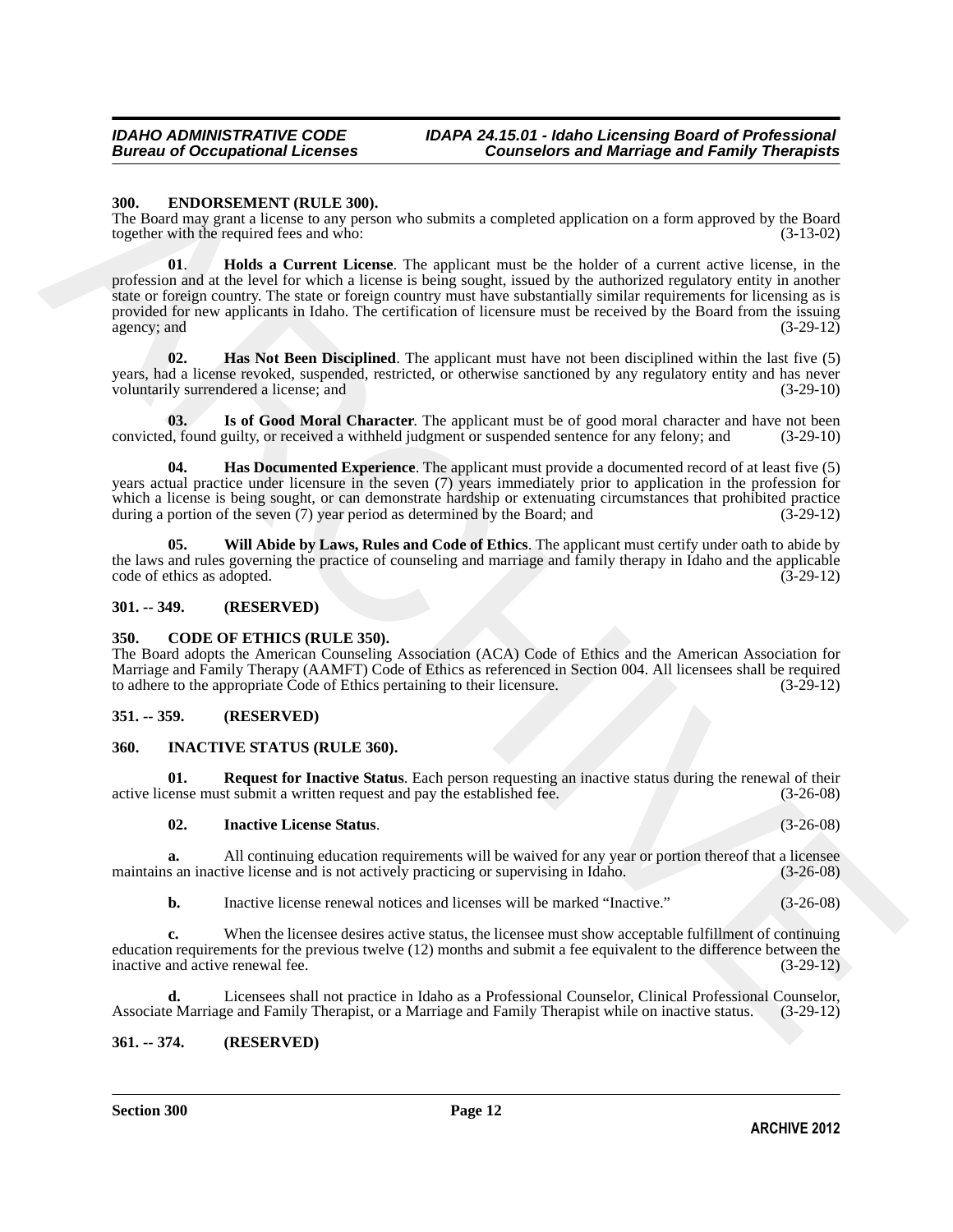### <span id="page-12-10"></span><span id="page-12-0"></span>**375. SENIOR STATUS (RULE 375).**

<span id="page-12-12"></span>**01. Request for Senior Status**. Each person having attained the age of sixty-five (65) and requesting a senior status during the renewal of their active license must submit a written request and pay the established fee. (3-26-08)

<span id="page-12-11"></span>**02.** Continuing Education. Continuing education must be completed annually per Section 425 of this rule. (3-26-08)

<span id="page-12-1"></span>**376. -- 399. (RESERVED)**

### <span id="page-12-9"></span><span id="page-12-2"></span>**400. RENEWAL OF LICENSE (RULE 400).**

Each person licensed under this act must renew said license each year or the license will be cancelled. Cancelled licenses may be reinstated in accordance with the requirements of Section 67-2614. Idaho Code. (3-20-04) licenses may be reinstated in accordance with the requirements of Section 67-2614, Idaho Code.

### <span id="page-12-3"></span>**401. -- 424. (RESERVED)**

### <span id="page-12-5"></span><span id="page-12-4"></span>**425. CONTINUING EDUCATION (RULE 425).**

<span id="page-12-7"></span>Every person holding an Idaho license as a Professional Counselor, Clinical Professional Counselor, Associate Marriage and Family Therapist, or a Marriage and Family Therapist must complete in each twelve-month period preceding the renewal of a license, twenty (20) contact hours of continuing education. A contact hour is one (1) hour<br>of actual participation in a continuing education activity, exclusive of breaks. (3-29-10) of actual participation in a continuing education activity, exclusive of breaks.

378. STVION STATUS (RUTE 2015).<br>
ARCHIVE STATUS (RUTE 2015). Represent the figure function in the space of stars for the space of stars of the space of the space of the space of the space of the space of the space of the **01.** Contact Hours. The contact hours of continuing education must be obtained in areas of study germane to the practice for which the license is issued as approved by the Board. No less than three (3) contact hours for each renewal period must be in ethics, which must be specific to legal issues, law, or ethics. Ethics contact hours must be obtained in a face-to-face setting where you can interact with the instructor and students. Therapeutic workshops, retreats and other self-help activities are not considered continuing education training unless specific parts of the experience are applicable to counseling or therapy practice. (3-29-12) parts of the experience are applicable to counseling or therapy practice.

**02. Documentation of Attendance**. It shall be necessary for the licensee to maintain documentation verifying attendance by securing authorized signatures or other documentation from the course instructors, providers, or sponsoring institution substantiating any hours attended by the licensee. This documentation must be provided to the Board upon request by the Board or its agent. (3-29-10) the Board upon request by the Board or its agent.

### <span id="page-12-8"></span><span id="page-12-6"></span>**03. Approved Contact Hours, Limitations, and Required Documents**. (3-29-10)

**a.** College or University Courses for Credit or Audit. There is no limit to the contact hours that a licensee may obtain in this category during each reporting period. However, all courses are subject to Board approval. For college or university courses, one (1) semester credit equals fifteen (15) contact hours; one (1) quarter credit equals ten (10) contact hours. The licensee must provide the Board with a copy of the licensee's transcript substantiating any hours attended by the licensee. (3-29-10)

**b.** Seminars, Workshops, Conferences. There is no limit to the contact hours that a licensee may obtain in this category during each reporting period. Teleconferences must feature an interactive format in order to qualify for contact hour credit. Interactive conferences are those that provide the opportunity for participants to communicate directly with the instructor. The licensee must provide the Board with a copy of the certificate, or letter signed by course instructors, providers, or sponsoring institution substantiating any hours attended by the licensee.

 $(3-29-10)$ 

**c.** Publications. A maximum of four (4) contact hours may be counted in this category during each reporting period. Publication activities are limited to articles in journals, a chapter in an edited book, or a published book or professional publication. The licensee must provide the Board with a copy of the cover page or the article or book in which the licensee has been published. For a chapter in an edited book the licensee must submit a copy of the table of contents. (3-29-10) table of contents.

**d.** Presentations. A maximum of four (4) contact hours may be counted in this category during each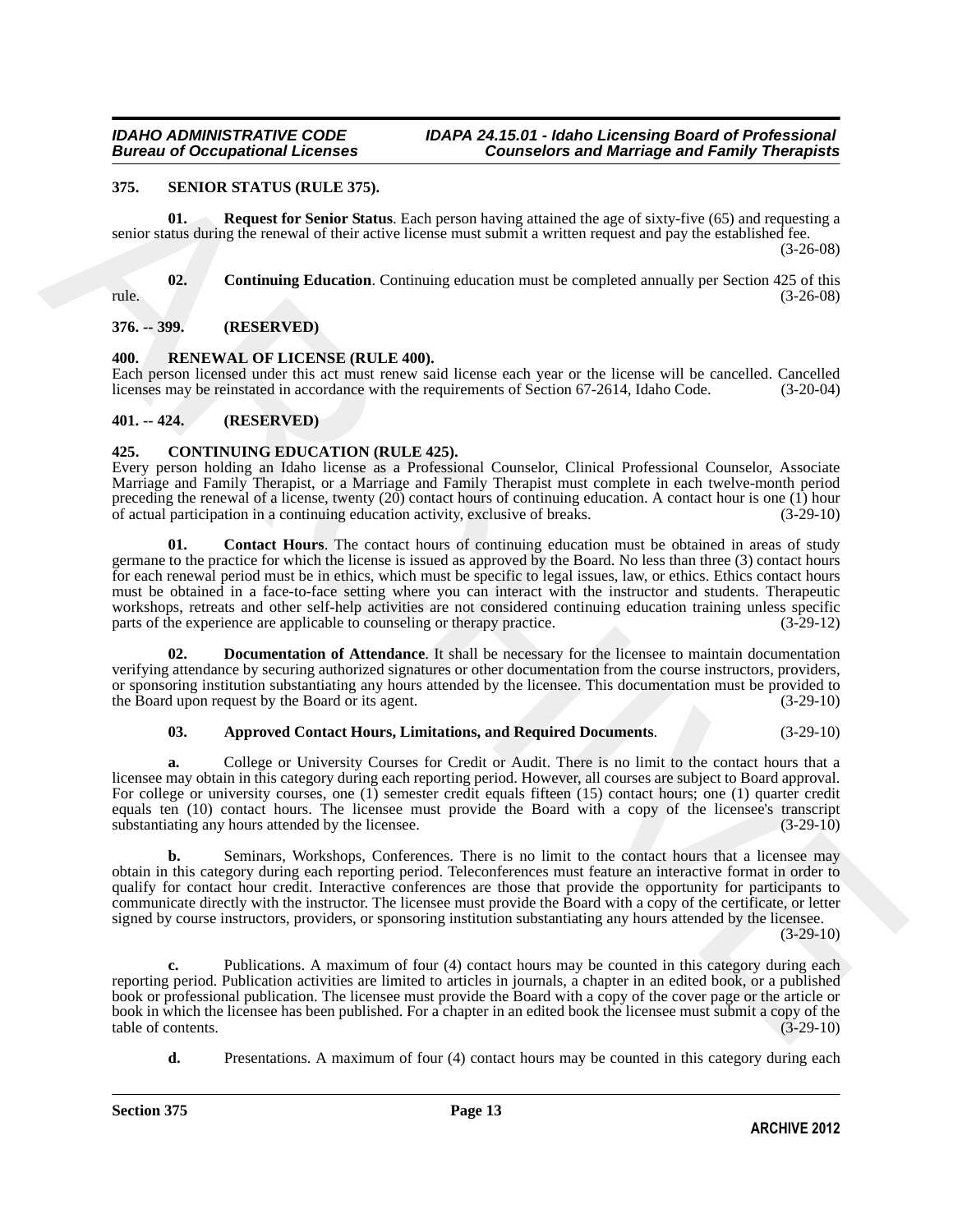reporting period. Class, conference, or workshop presentations may be used for contact hour credit if the topic is germane to the field. A specific presentation given repeatedly can only be counted once. A particular presentation will qualify for contact hour credit one (1) time in a five (5) year period. Only actual presentation time may be counted; preparation time does not qualify for contact hour credit. The licensee must provide the Board with a copy of the conference program or a letter from the sponsor, host organization, or professional colleague. (3-29-12)

**e.** Clinical Supervision and Case Consultation. A maximum of five (5) contact hours of received supervision/consultation may be counted in this category during each reporting period. In order to qualify for contact hour credit, supervision/consultation must be received on a regular basis with a set agenda. No credit will be given for the licensee's supervision of others. The licensee must provide the Board with a letter from the supervisor or consultant listing periods of supervision, where the supervision occurred, and the name of the supervisor. (3-29-10)

**f.** Dissertation. A maximum of five (5) contact hours may be counted in this category during each reporting period. The licensee must provide the Board with a copy of the licensee's transcript and the title of the dissertation. (3-29-10) dissertation. (3-29-10)

**g.** Leadership. A maximum of four (4) contact hours may be counted in this category during each reporting period. The licensee must provide the Board with a letter from a professional colleague listing the position of leadership, periods of leadership, and the name of the organization under which the leadership took place. The following leadership positions qualify for continuing education credits: (3-29-10) following leadership positions qualify for continuing education credits:

i. Executive officer of a state or national counseling or therapy organization; (3-29-12)

ii. Editor or editorial board service of a professional counseling or therapy journal; (3-29-12)

iii. Member of a national ethics disciplinary review committee rendering licenses, certification, or onal membership; (3-29-10) professional membership;

iv. Active member of a counseling or therapy working committee producing a substantial written (3-29-10)  $\text{product};$  (3-29-10)

v. Chair of a major counseling or therapy conference or convention; or (3-29-10)

vi. Other leadership positions with justifiable professional learning experiences. (3-29-10)

**h.** Home Study and On-line Education. A maximum of ten (10) contact hours may be counted through self-study during each reporting period. In order for a home study or on-line course to qualify for contact hours, the course must be provided by a Board-approved continuing education provider or a course pre-approved by the Board. (3-29-12)

reporting period. Class contribute and the results of the result for control in the period Class Chinach results are the period of the results of the period of the results and the results of the results are the results of **i.** Copy of Certification Required. A licensee applying for home study or on-line credit must provide the Board a copy of the certification that is verified by the authorized signatures from the course instructors, providers, or sponsoring institution and substantiates any hours completed by the licensee. A licensee seeking contact credit for reading a publication must submit results from a test on the information contained within the publication and administered by an independent third-party.

**j.** Continuing Education Credit. Continuing education credit may be granted for a maximum of two (2) hours each renewal period for time spent attending one (1) Board meeting. Members of the Board are not entitled to continuing education credit for Board service.

<span id="page-13-1"></span>**04. Excess Hours**. Continuing education hours accumulated during the twelve (12) months immediately preceding the license renewal date may be applied toward meeting the continuing education requirement for the next license renewal. No more than ten (10) hours in excess of the required twenty (20) hours shall be carried forward. Excess hours may be used only during the next renewal period and may not be carried forward more than one  $(1)$  time.

<span id="page-13-0"></span>**05. Compliance Audit**. The Board may conduct random continuing education audits of those persons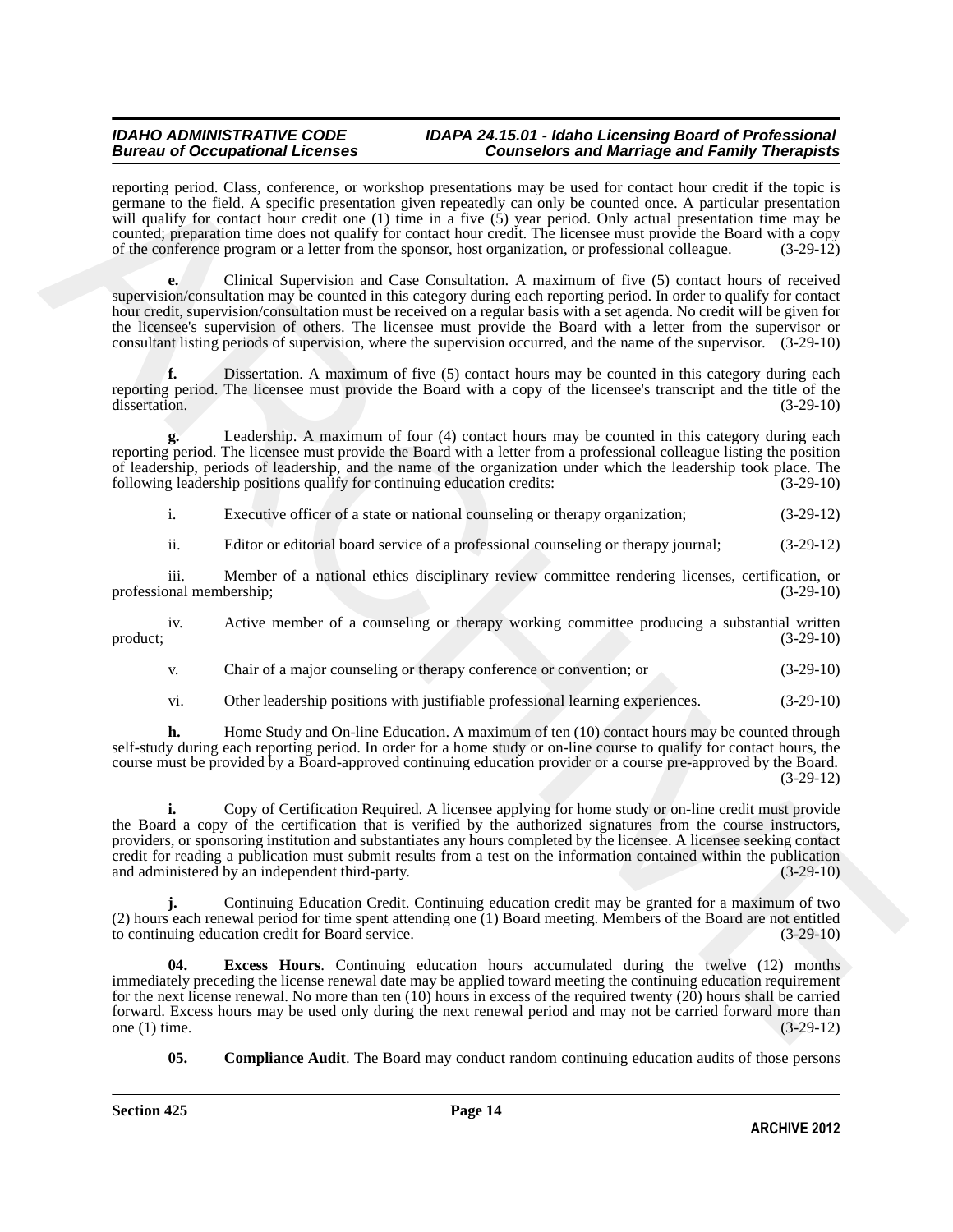<span id="page-14-7"></span>required to obtain continuing education in order to renew a license and require that proof acceptable to the Board of meeting the continuing education requirement be submitted to the Bureau. Failure to provide proof of meeting the continuing education upon request of the Board shall be grounds for disciplinary action in accordance with section 54-3407, Idaho Code. (4-2-03)

respirate to choosing reduction in reduction the state that provides to the controlled to the choice of the choice of the choice of the choice of the choice of the choice of the choice of the choice of the first of the fi **06.** Special Exemption. The Board shall have authority to make exceptions for reasons of individual hardship, including health (certified by a medical doctor) or other good cause. The licensee must request such exemption prior to renewal and provide any information requested by the Board to assist in substantiating hardship cases. This exemption is granted at the sole discretion of the Board. There is no continuing education required of those holding a current inactive license. (3-29-10)

### <span id="page-14-0"></span>**426. -- 449. (RESERVED)**

### <span id="page-14-13"></span><span id="page-14-12"></span><span id="page-14-1"></span>**450. GENERAL SCOPE OF THE LICENSEE'S APPROPRIATE PRACTICE (RULE 450).**

Board recommendation of generic scope of practice. While a license to practice as a counselor or therapist could be considered generic in nature, it should not be viewed as an authorization to provide counseling or therapy services to every client population in every possible professional setting. Counselors and marriage and family therapists shall<br>practice only within the boundaries of competence (see the applicable Code of Ethics). (3-29-12) practice only within the boundaries of competence (see the applicable Code of Ethics).

### <span id="page-14-2"></span>**451. -- 499. (RESERVED)**

### <span id="page-14-8"></span><span id="page-14-3"></span>**500. DISCIPLINARY PROCEDURES (RULE 500).**

<span id="page-14-11"></span>**01. Disciplinary Procedures**. The disciplinary procedures of the Bureau are the disciplinary procedures of the Board. (3-13-02)

<span id="page-14-9"></span>**02.** Civil Fine. The Board may impose a civil fine not to exceed one thousand dollars (\$1,000) for each violation upon anyone licensed under Title 54, Chapter 34, Idaho Code who is found by the Board to be in violation of Section 54-3407, Idaho Code. (3-13-02) of Section  $\overline{54-3407}$ , Idaho Code.

<span id="page-14-10"></span>**03. Costs and Fees**. The Board may order anyone licensed under Title 54, Chapter 34, Idaho Code, who is found by the Board to be in violation of the provisions of Title 54, Chapter 34, Idaho Code, to pay the costs and fees incurred by the Board in the investigation or prosecution of the licensee. (3-13-02)

### <span id="page-14-4"></span>**501. -- 549. (RESERVED)**

### <span id="page-14-5"></span>**550. RULEMAKING HISTORY PRIOR TO JULY 1, 1993 (RULE 550).**

Adopted October 4, 1983 Amended and Readopted December 24, 1985 Effective January 13, 1986 Amended and Readopted May 10, 1988 Effective May 30, 1988 Amended and Readopted May 16, 1991 (7-1-93)

### <span id="page-14-6"></span>**551. -- 999. (RESERVED)**